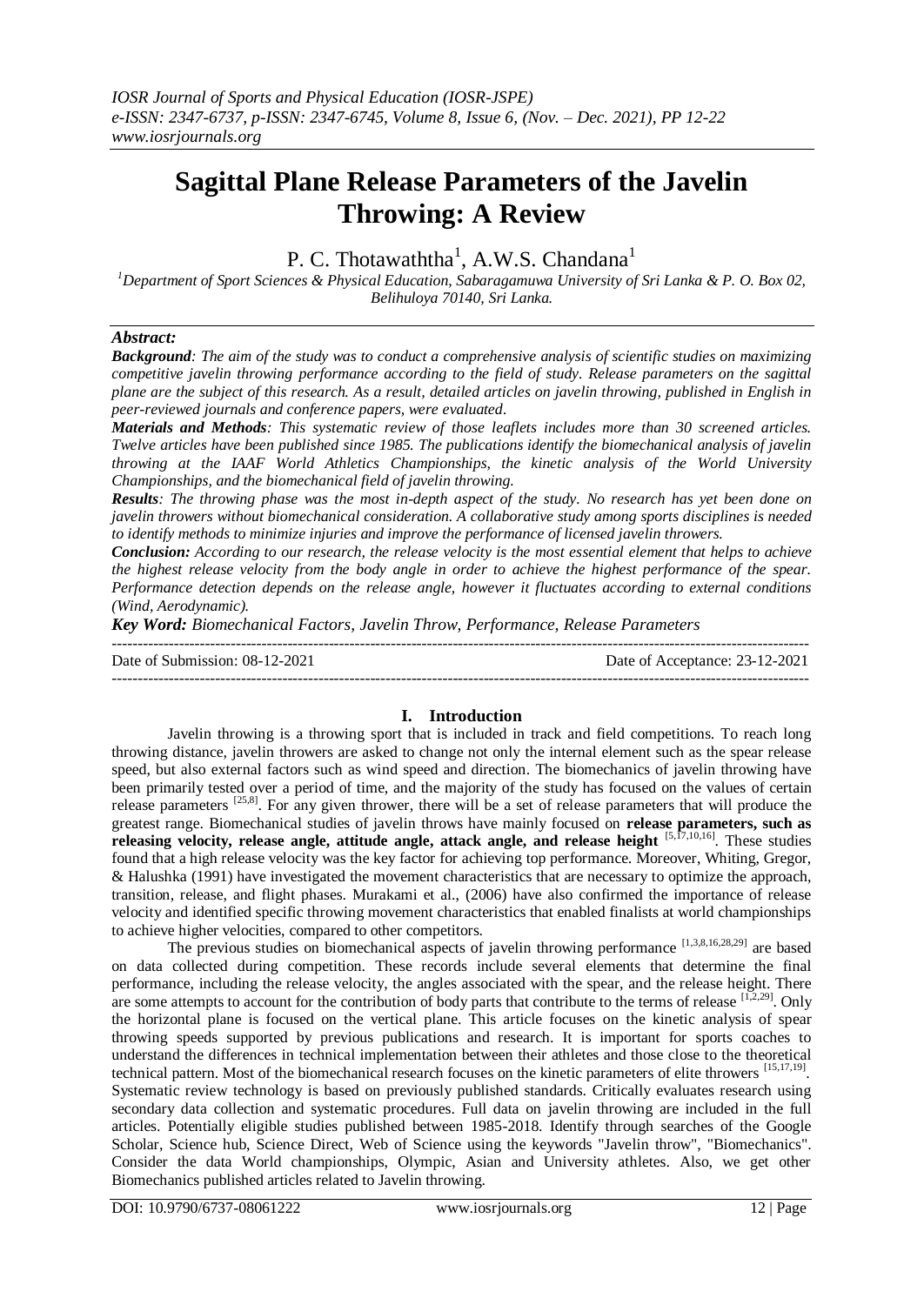The articles in Retrieve were examined in three stages (title, summary, and full text). Additional leaflets were found by searching the reference section of each item found. Articles are categorized based on their subject matter (Releasing Parameters, joint, and segment angle of the movement of release also taking about approach velocity before release javelin) Subcategories, Release angle, Initial velocity, attitude angle, attack angle in a javelin thrower

Five studies published only in summary, one published in Spain, one published in Asia, one published in New Zealand, and two studies presented in reserve data from the IAAF were excluded after a screening of more than 30 identities (International association of athletics federation. All published in international journals, and International Conferences were included in the systematic review. The authors reported that players' biomechanics factors that they were being evaluated increased their performance and perceived level of effort,



Javelin throw has different phases such as approach run, 5 step rhythm (transition), the power position, the throw, recovery. Most authors<br>analysis the throwing phase analysis the throwing biomechanics factors and then taking other phases. Most important part in javelin throw all are thinking just before releasing. 1 author focused the approach phase. In this study has focused on sagittal plane releasing parameters.

Many terms related to the release of the spear and its subsequent flight are shown in Fig.1. The angle measured from the horizontal to the long axis of the spear at any given time is called the angle of view. On landing, this should be negative to record a

relative to the ground is called the release angle. The angle of attack is the angle measured from the long

reasonable throw. The angle measured from the horizontal to the velocity vector at the center of the spear mass

**Figure No 1:** Javelin Throw Sagittal Plane Releasing Parameters

axis of the spear to the relative wind vector, the velocity of the wind and the vector variation of the spear. The angle of attack is the angle between the long axis of the spear and the velocity vector of the spear relative to the ground only when there is no wind, and then the angle of attack is equal to the difference between the angle of release and the angle of release. In most film studies on javelin throwing, the angle of the pronounced attack ignores the effect of wind speed [3].

# **II. Results**

# **Releasing Parameters**

# **Summary and Limitations**

For the majority of the observed release parameters, Table 1 presents a summary of values obtained prior to 1985. Due to a lack of data on wind speeds and tar release speeds, cross-study comparisons are limited. Variations in reported numbers also challenge the real-time estimation of the release <sup>[16]</sup>. Thards (1983) was the first to measure the tar speed of a spear's release, and Hubbard (1984a) stated that this parameter was as essential as the throwing distance of a spear. Torad's (1983, 1985) pitch rates, on the other hand, appear to be questionable. For example, one throw was recorded at a pitch ratio of 53 s, where simulation studies [10] show that the spear traveled only 54 m, as opposed to 88.5 m reported by Torrad (1983). Torrads' anomalies between Petronoff's two throws can be explained by the relatively high bitumen velocity, which results in a reduction of approximately 6 m in spite of the high release velocity. A similar measurement study of the anomaly pitch ratio among other throws is explained, e.g. Despite changes in release speed and angle within the experimental error limits of Miller and Munro (1983a) and Bartlett (1982a, b), two of Ershov's recorded by Terrods (1978a) varied by 6 m. Therefore, not significant. Studies by Miller and Munro (1983) and Komi and Mero (1985) show the importance of wind speed, having a tailwind here can explain high release angles and negative 'uncorrected' angles of attack was reported. Rich et al. (1985a, b) was one of the few studies that include Creed. Wind speeds and day-to-day fluctuations in activity throughout a 15-month study period may have contributed to some of the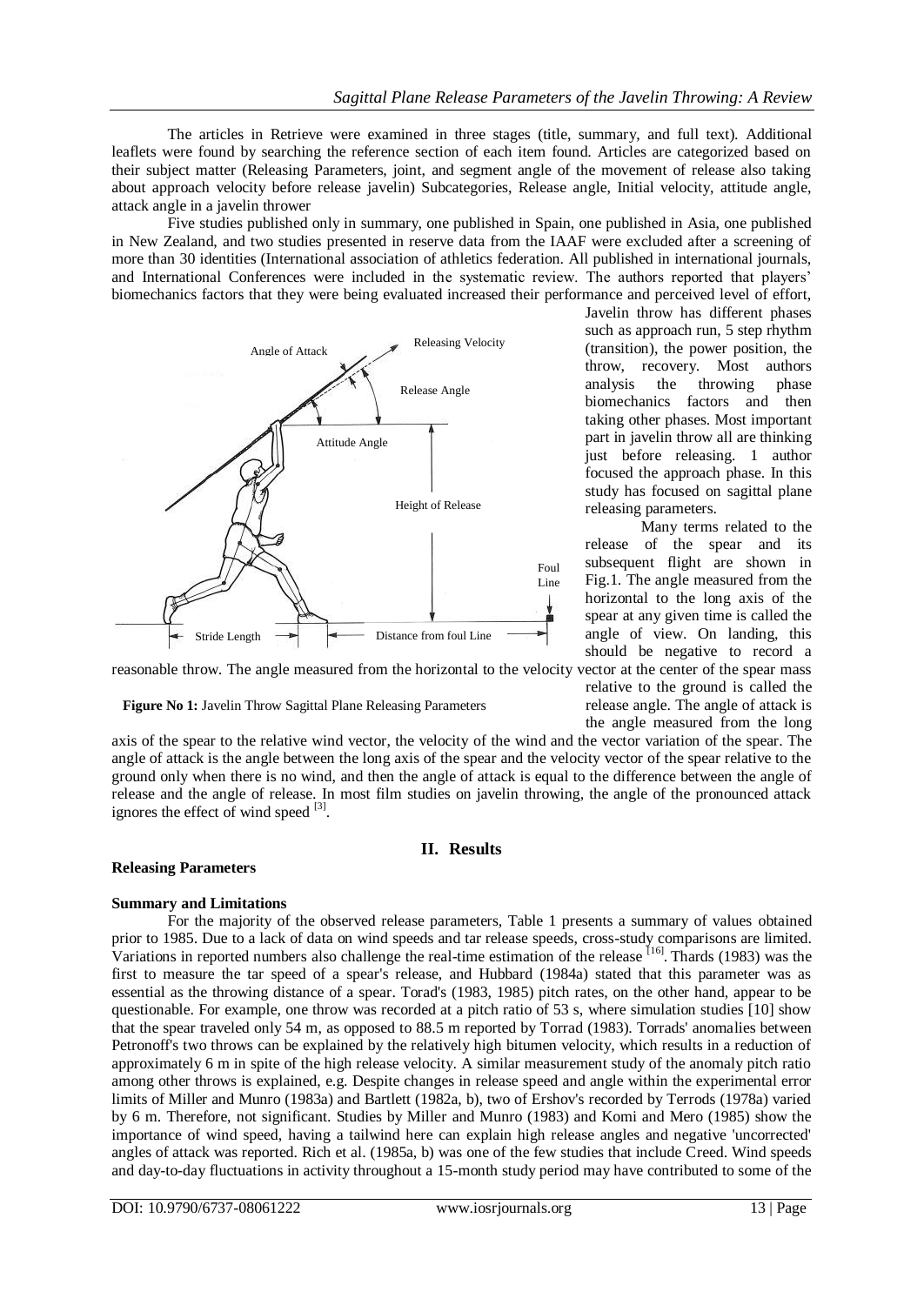significant standard deviations recorded, as well as the likelihood of a broad range between throwers. Rich et al. (1985b), like Kunz and Kaufman (1980), discovered slightly higher standard deviations for their athletes due to a large disparity in throwing skill. Unfortunately, due to the lack of release speed in Kunz & Kaufman's experiments (1980) and the lack of remote data in Bartlett's (1982a) investigations, it is difficult to compare this study with any other study in the literature using decathletes  $[3]$ .

| Author (s)                        | Population                                                                                                                                                                                                                                                                                                                                                                                                                                                                                                                                                                                                                                                                                                                                                                                                                                                                                                                                                                                                                                                                                                                                                                                                                                                                                                                                                                                                                                              | Release Speed $(ms-1)$ | <b>Release Angle (Degree)</b> | <b>Release Angle of</b><br><b>Attack (Degrees)</b> | <b>Release Attitude</b><br><b>Angle (Degrees)</b> |
|-----------------------------------|---------------------------------------------------------------------------------------------------------------------------------------------------------------------------------------------------------------------------------------------------------------------------------------------------------------------------------------------------------------------------------------------------------------------------------------------------------------------------------------------------------------------------------------------------------------------------------------------------------------------------------------------------------------------------------------------------------------------------------------------------------------------------------------------------------------------------------------------------------------------------------------------------------------------------------------------------------------------------------------------------------------------------------------------------------------------------------------------------------------------------------------------------------------------------------------------------------------------------------------------------------------------------------------------------------------------------------------------------------------------------------------------------------------------------------------------------------|------------------------|-------------------------------|----------------------------------------------------|---------------------------------------------------|
|                                   | Petranoff (M)                                                                                                                                                                                                                                                                                                                                                                                                                                                                                                                                                                                                                                                                                                                                                                                                                                                                                                                                                                                                                                                                                                                                                                                                                                                                                                                                                                                                                                           | 29.33                  | 31                            | 10.5                                               | 41                                                |
| Terauds (1983)                    | Petranoff                                                                                                                                                                                                                                                                                                                                                                                                                                                                                                                                                                                                                                                                                                                                                                                                                                                                                                                                                                                                                                                                                                                                                                                                                                                                                                                                                                                                                                               | 30.17                  | 31                            | 7.5                                                | 38                                                |
|                                   | Michel (M)                                                                                                                                                                                                                                                                                                                                                                                                                                                                                                                                                                                                                                                                                                                                                                                                                                                                                                                                                                                                                                                                                                                                                                                                                                                                                                                                                                                                                                              | 27.52                  | 33                            | 0.5                                                | 31                                                |
|                                   | Nemeth $(M)$                                                                                                                                                                                                                                                                                                                                                                                                                                                                                                                                                                                                                                                                                                                                                                                                                                                                                                                                                                                                                                                                                                                                                                                                                                                                                                                                                                                                                                            | 30.9                   | 35                            | $\sqrt{6}$                                         | 41                                                |
|                                   | Nemeth                                                                                                                                                                                                                                                                                                                                                                                                                                                                                                                                                                                                                                                                                                                                                                                                                                                                                                                                                                                                                                                                                                                                                                                                                                                                                                                                                                                                                                                  | 30.9                   | 34.5                          | 9                                                  | 43.5                                              |
|                                   | Nemeth                                                                                                                                                                                                                                                                                                                                                                                                                                                                                                                                                                                                                                                                                                                                                                                                                                                                                                                                                                                                                                                                                                                                                                                                                                                                                                                                                                                                                                                  | 29.2                   | 32                            | $\,$ 8 $\,$                                        | 40                                                |
|                                   | Meglea $(M)$                                                                                                                                                                                                                                                                                                                                                                                                                                                                                                                                                                                                                                                                                                                                                                                                                                                                                                                                                                                                                                                                                                                                                                                                                                                                                                                                                                                                                                            | 28.6                   | 37.5                          | 2.5                                                | 40                                                |
| Terauds (1978a)                   | Meglea                                                                                                                                                                                                                                                                                                                                                                                                                                                                                                                                                                                                                                                                                                                                                                                                                                                                                                                                                                                                                                                                                                                                                                                                                                                                                                                                                                                                                                                  | 29.4                   | 36                            | $\overline{c}$                                     | 38                                                |
|                                   | Ershov (M)                                                                                                                                                                                                                                                                                                                                                                                                                                                                                                                                                                                                                                                                                                                                                                                                                                                                                                                                                                                                                                                                                                                                                                                                                                                                                                                                                                                                                                              | 27.9                   | 35                            | $\overline{0}$                                     | 35                                                |
|                                   | Ershov                                                                                                                                                                                                                                                                                                                                                                                                                                                                                                                                                                                                                                                                                                                                                                                                                                                                                                                                                                                                                                                                                                                                                                                                                                                                                                                                                                                                                                                  | 26.8                   | 35                            | 1.5                                                | 36.5                                              |
|                                   | Ershov                                                                                                                                                                                                                                                                                                                                                                                                                                                                                                                                                                                                                                                                                                                                                                                                                                                                                                                                                                                                                                                                                                                                                                                                                                                                                                                                                                                                                                                  | 27                     | 34.5                          | 0.5                                                | 35                                                |
|                                   | 28.5<br>3.5<br>32<br>Olsen $(M)$<br>28.1<br>27.26<br>31.6<br>16.2<br>$\text{Colsen}(M)$<br>$\frac{1}{2}$<br>27.63<br>32.6<br>Lusis $(M)$<br>5.1<br>$\qquad \qquad \blacksquare$<br>33.8<br>Luke $(M)$<br>27.53<br>3.8<br>$\overline{a}$<br>Zirnis(M)<br>26.91<br>35.4<br>2.4<br>$\frac{1}{2}$<br>Colsen<br>27.88<br>34.5<br>15<br>$\frac{1}{2}$<br>Harkonen (M)<br>29.12<br>42<br>$-13$<br>29<br>29.09<br>26<br>Ottley (M)<br>15<br>51<br>34<br>$\overline{4}$<br>38<br>Elberbrink (M)<br>26.6<br>38<br>Petranoff (M)<br>26.07<br>12<br>50<br>42<br>$-6$<br>Atwood (M)<br>25.78<br>36<br>Sanderson (W)<br>2073<br>33<br>$\sqrt{2}$<br>35<br>$\boldsymbol{0}$<br>38<br>Lilak $(W)$<br>23.62<br>38<br>Whitbread (W)<br>21.08<br>47<br>$\mathbf{0}$<br>47<br>46<br>$-6$<br>21.86<br>38<br>Laaksalo (W)<br>22.62<br>40<br>$-8$<br>32<br>Sulinski (W)<br>21.26<br>47<br>$-12$<br>35<br>Rivers $(W)$<br>16.37<br>$40.8\,$<br>39.8<br>$N=1W$<br>$-1$<br>32.3<br>32.7<br>$\overline{4}$<br>36.7<br>Petranoff (M)<br>$\mathbf{N}=2\mathbf{M}$<br>$-5$<br>29.3<br>35.5<br>30.6<br>$N = 1M$<br>26<br>37.7<br>$-2.1$<br>35.6<br>36.1<br>1.2<br>$N = 1M$<br>26.5<br>37.3<br>$2.4$ (S.D. =1.0)<br>$N = 5M$<br>$25.9$ (S.D. = 1.0)<br>$40.6$ (S.D. = 2.7)<br>$\tau$<br>$N = 2M$<br>25.6<br>39.6<br>46.6<br>$N = 4M$<br>$27.8$ (S.D. = 0.2)<br>$36.7$ (S.D. = 1.6)<br>$(-)0.9(S.D. = 2.6)$<br>$N = 6M$<br>$27(S.D. = 1.0)$<br>$33.6$ (S.D. = 1.5)<br>$6.3$ (S.D. = 1.4) |                        |                               |                                                    |                                                   |
|                                   |                                                                                                                                                                                                                                                                                                                                                                                                                                                                                                                                                                                                                                                                                                                                                                                                                                                                                                                                                                                                                                                                                                                                                                                                                                                                                                                                                                                                                                                         |                        |                               |                                                    |                                                   |
|                                   |                                                                                                                                                                                                                                                                                                                                                                                                                                                                                                                                                                                                                                                                                                                                                                                                                                                                                                                                                                                                                                                                                                                                                                                                                                                                                                                                                                                                                                                         |                        |                               |                                                    |                                                   |
| Terauds<br>(1978b)                |                                                                                                                                                                                                                                                                                                                                                                                                                                                                                                                                                                                                                                                                                                                                                                                                                                                                                                                                                                                                                                                                                                                                                                                                                                                                                                                                                                                                                                                         |                        |                               |                                                    |                                                   |
|                                   |                                                                                                                                                                                                                                                                                                                                                                                                                                                                                                                                                                                                                                                                                                                                                                                                                                                                                                                                                                                                                                                                                                                                                                                                                                                                                                                                                                                                                                                         |                        |                               |                                                    |                                                   |
|                                   |                                                                                                                                                                                                                                                                                                                                                                                                                                                                                                                                                                                                                                                                                                                                                                                                                                                                                                                                                                                                                                                                                                                                                                                                                                                                                                                                                                                                                                                         |                        |                               |                                                    |                                                   |
|                                   |                                                                                                                                                                                                                                                                                                                                                                                                                                                                                                                                                                                                                                                                                                                                                                                                                                                                                                                                                                                                                                                                                                                                                                                                                                                                                                                                                                                                                                                         |                        |                               |                                                    |                                                   |
|                                   |                                                                                                                                                                                                                                                                                                                                                                                                                                                                                                                                                                                                                                                                                                                                                                                                                                                                                                                                                                                                                                                                                                                                                                                                                                                                                                                                                                                                                                                         |                        |                               |                                                    |                                                   |
|                                   |                                                                                                                                                                                                                                                                                                                                                                                                                                                                                                                                                                                                                                                                                                                                                                                                                                                                                                                                                                                                                                                                                                                                                                                                                                                                                                                                                                                                                                                         |                        |                               |                                                    |                                                   |
|                                   |                                                                                                                                                                                                                                                                                                                                                                                                                                                                                                                                                                                                                                                                                                                                                                                                                                                                                                                                                                                                                                                                                                                                                                                                                                                                                                                                                                                                                                                         |                        |                               |                                                    |                                                   |
|                                   |                                                                                                                                                                                                                                                                                                                                                                                                                                                                                                                                                                                                                                                                                                                                                                                                                                                                                                                                                                                                                                                                                                                                                                                                                                                                                                                                                                                                                                                         |                        |                               |                                                    |                                                   |
| Komi and Mero<br>d(1985)          |                                                                                                                                                                                                                                                                                                                                                                                                                                                                                                                                                                                                                                                                                                                                                                                                                                                                                                                                                                                                                                                                                                                                                                                                                                                                                                                                                                                                                                                         |                        |                               |                                                    |                                                   |
|                                   |                                                                                                                                                                                                                                                                                                                                                                                                                                                                                                                                                                                                                                                                                                                                                                                                                                                                                                                                                                                                                                                                                                                                                                                                                                                                                                                                                                                                                                                         |                        |                               |                                                    |                                                   |
|                                   |                                                                                                                                                                                                                                                                                                                                                                                                                                                                                                                                                                                                                                                                                                                                                                                                                                                                                                                                                                                                                                                                                                                                                                                                                                                                                                                                                                                                                                                         |                        |                               |                                                    |                                                   |
|                                   |                                                                                                                                                                                                                                                                                                                                                                                                                                                                                                                                                                                                                                                                                                                                                                                                                                                                                                                                                                                                                                                                                                                                                                                                                                                                                                                                                                                                                                                         |                        |                               |                                                    |                                                   |
|                                   |                                                                                                                                                                                                                                                                                                                                                                                                                                                                                                                                                                                                                                                                                                                                                                                                                                                                                                                                                                                                                                                                                                                                                                                                                                                                                                                                                                                                                                                         |                        |                               |                                                    |                                                   |
|                                   |                                                                                                                                                                                                                                                                                                                                                                                                                                                                                                                                                                                                                                                                                                                                                                                                                                                                                                                                                                                                                                                                                                                                                                                                                                                                                                                                                                                                                                                         |                        |                               |                                                    |                                                   |
| Bartlett d<br>(1983a)             |                                                                                                                                                                                                                                                                                                                                                                                                                                                                                                                                                                                                                                                                                                                                                                                                                                                                                                                                                                                                                                                                                                                                                                                                                                                                                                                                                                                                                                                         |                        |                               |                                                    |                                                   |
| Gregor and Pink<br>(1985)         |                                                                                                                                                                                                                                                                                                                                                                                                                                                                                                                                                                                                                                                                                                                                                                                                                                                                                                                                                                                                                                                                                                                                                                                                                                                                                                                                                                                                                                                         |                        |                               |                                                    |                                                   |
| Miller and<br>Munro cdc<br>(1983) |                                                                                                                                                                                                                                                                                                                                                                                                                                                                                                                                                                                                                                                                                                                                                                                                                                                                                                                                                                                                                                                                                                                                                                                                                                                                                                                                                                                                                                                         |                        |                               |                                                    |                                                   |
|                                   |                                                                                                                                                                                                                                                                                                                                                                                                                                                                                                                                                                                                                                                                                                                                                                                                                                                                                                                                                                                                                                                                                                                                                                                                                                                                                                                                                                                                                                                         |                        |                               |                                                    |                                                   |
|                                   |                                                                                                                                                                                                                                                                                                                                                                                                                                                                                                                                                                                                                                                                                                                                                                                                                                                                                                                                                                                                                                                                                                                                                                                                                                                                                                                                                                                                                                                         |                        |                               |                                                    |                                                   |
|                                   |                                                                                                                                                                                                                                                                                                                                                                                                                                                                                                                                                                                                                                                                                                                                                                                                                                                                                                                                                                                                                                                                                                                                                                                                                                                                                                                                                                                                                                                         |                        |                               |                                                    | 43 $(S.D. = 3.1)$                                 |
|                                   |                                                                                                                                                                                                                                                                                                                                                                                                                                                                                                                                                                                                                                                                                                                                                                                                                                                                                                                                                                                                                                                                                                                                                                                                                                                                                                                                                                                                                                                         |                        |                               |                                                    |                                                   |
|                                   |                                                                                                                                                                                                                                                                                                                                                                                                                                                                                                                                                                                                                                                                                                                                                                                                                                                                                                                                                                                                                                                                                                                                                                                                                                                                                                                                                                                                                                                         |                        |                               |                                                    | $35.8$ (S.D. =4.2)                                |
|                                   |                                                                                                                                                                                                                                                                                                                                                                                                                                                                                                                                                                                                                                                                                                                                                                                                                                                                                                                                                                                                                                                                                                                                                                                                                                                                                                                                                                                                                                                         |                        |                               |                                                    | $39.8$ (S.D. = 1.3)                               |
|                                   |                                                                                                                                                                                                                                                                                                                                                                                                                                                                                                                                                                                                                                                                                                                                                                                                                                                                                                                                                                                                                                                                                                                                                                                                                                                                                                                                                                                                                                                         |                        |                               |                                                    |                                                   |

**Table no 1**: Summary table kinematics variables before 1895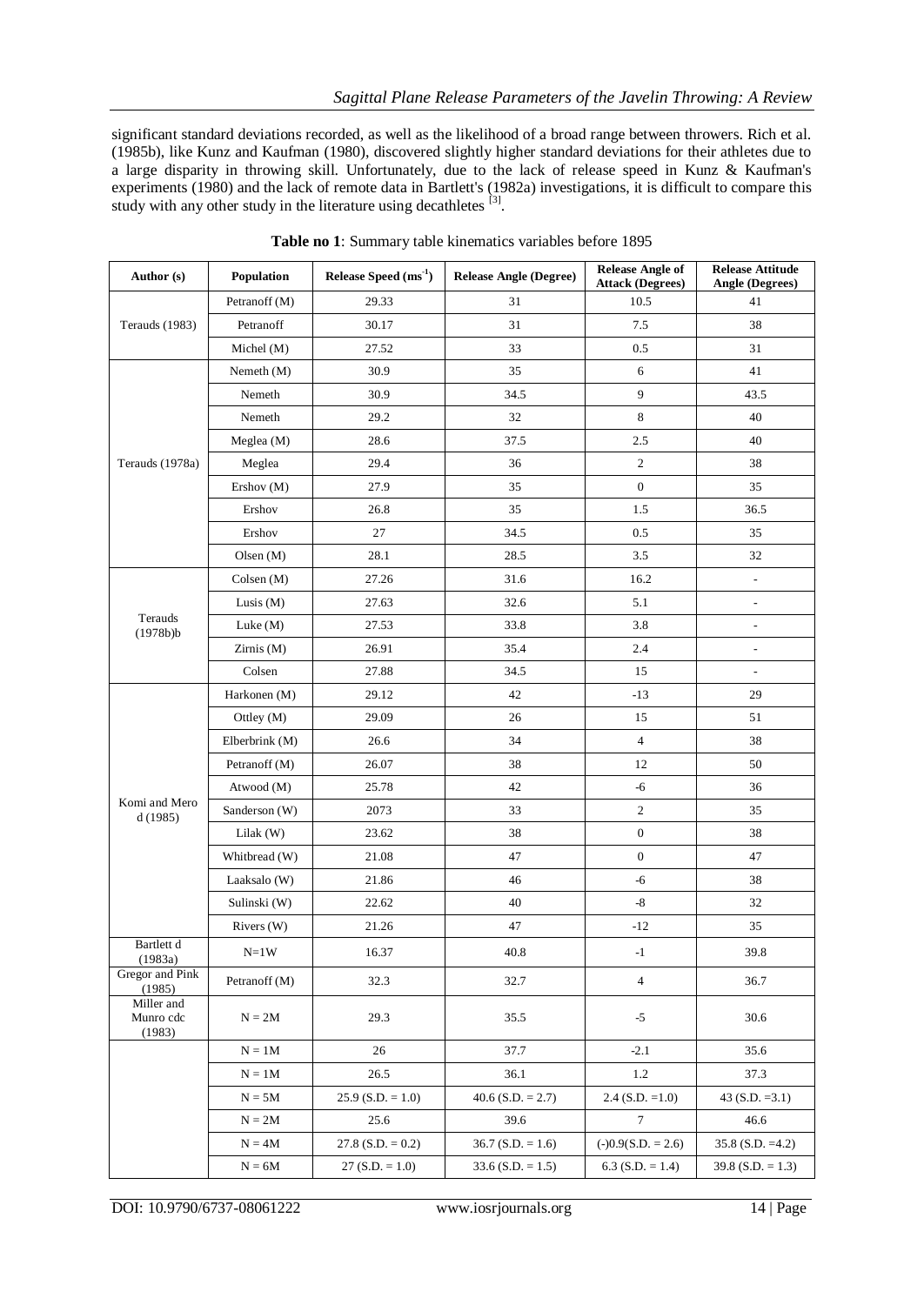*Sagittal Plane Release Parameters of the Javelin Throwing: A Review* 

|                                  | $N = 6M$           | $25.5$ (S.D. = 1.0)      | $41.3$ (S.D. = 1.7) | $6.2$ (S.D. = 2.1)  | 47.5 $(S.D. = 2.5)$ |
|----------------------------------|--------------------|--------------------------|---------------------|---------------------|---------------------|
| <b>Bartlett</b><br>$(1982a)$ cdc | $N = 4D$           | $15.6$ (S.D.=0.6)        | $15.7(S.D. = 8.7)$  | $26.9$ (S.D. = 6.6) | $42.5$ (S.D. = 4.7) |
| <b>Bartlett</b><br>$(1982b)$ cdc | $N = 8H$           | $11.6$ (S.D.=0.9)        | $23.1$ (S.D.=4.9)   | $10.6$ (S.D.=9.4)   | $33.7(S.D. = 9.1)$  |
|                                  | $N = 20De$         |                          | $33.1$ (S.D. = 2.9) | $6.9$ (S.D.=4.4)    | $39.2$ (S.D. = 4.5) |
| Kunz and                         | Subject $A(M)$     |                          | 37                  | $\theta$            | 37                  |
| Kaufman c<br>(1980)              | Subject A          |                          | 34                  | 4                   | 38                  |
|                                  | Subject $B(M)$     | $\overline{\phantom{a}}$ | 38                  | $\overline{2}$      | 40                  |
| Kunz (1980)d                     | Wolfermann (M)     | 29.99                    | 38                  | $\overline{2}$      | 40                  |
|                                  | VanWartburg<br>(M) | 26.14                    | 37                  | $\theta$            | 37                  |
|                                  | $N = 8D e$         | 21.24                    | 43                  | 10                  | 33                  |
| Ikegami et al.<br>cdc (1981)     | $N = 7M$           | $24.80$ (S.D. = 1.5)     | $32.9$ (S.D. = 1.6) | $7.5$ (S.D. = 2.7)  | $\qquad \qquad$     |
| Rieh et al. e                    | $N = 28$ (W)       | $22.3$ (S.D.=0.9)        | $32.7 (S.D. = 3.4)$ | $5.9$ (S.D. =4.0)   | $38.6$ (S.D.=4.0)   |
| (1985a,b)                        | $N = 15(M)$        | $29.4$ (S.D. = 1.5)      | $30.3$ (S.D.=2.3)   | $8.2$ (S.D. = 2.8)  | $38.5$ (S.D.=4.0)   |

| <b>Release Height</b><br>(m) | <b>Front Foot to Foul</b><br>Line $(m)$ | Run up Speed (ms<br>Javelin Spin at release<br>$\mathbf{1}_{\mathcal{L}}$<br>(Hz) |                          | Pitch at release<br>(Degree $s^{-1}$ ) | <b>Distance Thrown</b><br>(m) |
|------------------------------|-----------------------------------------|-----------------------------------------------------------------------------------|--------------------------|----------------------------------------|-------------------------------|
| ÷,                           | $\overline{\phantom{a}}$                | ÷,                                                                                | $\overline{\phantom{a}}$ | $-6$                                   | 94.62                         |
| $\overline{\phantom{a}}$     | $\frac{1}{2}$                           | $\blacksquare$                                                                    | $\overline{\phantom{a}}$ | $-53$                                  | 88.48                         |
| $\overline{a}$               | $\overline{\phantom{0}}$                | $\overline{a}$                                                                    | $\frac{1}{2}$            | $\boldsymbol{0}$                       | 92.08                         |
| 2.05                         | $\blacksquare$                          | $\overline{\phantom{a}}$                                                          | $\overline{\phantom{a}}$ | $\overline{\phantom{a}}$               | 94.58                         |
| $2.05\,$                     | $\overline{a}$                          | $\overline{a}$                                                                    | $\frac{1}{2}$            | $\overline{\phantom{a}}$               | 89.28                         |
| 1.96                         | $\overline{\phantom{a}}$                | $\frac{1}{2}$                                                                     | $\overline{\phantom{a}}$ | $\overline{\phantom{a}}$               | 83.82                         |
| 2.18                         | $\overline{\phantom{a}}$                | L,                                                                                | $\blacksquare$           | $\frac{1}{2}$                          | 87.16                         |
| 2.21                         | $\overline{\phantom{a}}$                | $\blacksquare$                                                                    | $\bar{\phantom{a}}$      | $\overline{\phantom{a}}$               | 82.1                          |
| 1.97                         | $\overline{\phantom{a}}$                | L,                                                                                | $\Box$                   | $\overline{\phantom{a}}$               | 83.26                         |
| 1.96                         | $\blacksquare$                          | $\blacksquare$                                                                    | $\bar{\phantom{a}}$      | $\overline{\phantom{a}}$               | 78.32                         |
| 1.92                         | $\overline{\phantom{a}}$                | $\overline{\phantom{0}}$                                                          | $\Box$                   | $\overline{\phantom{a}}$               | 72.06                         |
| 1.82                         | $\overline{\phantom{a}}$                | ÷,                                                                                | ÷,                       | $\overline{\phantom{a}}$               | 87.76                         |
| $2.01\,$                     | $\overline{\phantom{0}}$                | $\frac{1}{2}$                                                                     | 22.2                     | $\frac{1}{2}$                          | mean 80.77                    |
| 1.86                         | $\overline{\phantom{a}}$                | $\overline{\phantom{0}}$                                                          | 23.1                     | $\overline{\phantom{a}}$               | for first                     |
| 1.91                         | $\overline{\phantom{a}}$                | $\blacksquare$                                                                    | 24                       | $\overline{\phantom{a}}$               | four throws                   |
| 1.68                         | $\overline{\phantom{a}}$                | $\overline{\phantom{a}}$                                                          | 19                       | $\overline{\phantom{a}}$               | $\mathbb{Z}$                  |
| 1.96                         | $\frac{1}{2}$                           | L,                                                                                | $16\,$                   | Ĭ,                                     | 86.86                         |
| $\overline{\phantom{a}}$     | 2.48                                    | 5.57                                                                              | $\overline{\phantom{a}}$ | $\overline{\phantom{a}}$               | 86.76                         |
| $\blacksquare$               | 3.52                                    | 4.65                                                                              | $\blacksquare$           | $\overline{\phantom{a}}$               | 85.74                         |
| $\overline{\phantom{a}}$     | 2.62                                    | 6.1                                                                               | $\overline{\phantom{a}}$ | $\Box$                                 | 83.3                          |
| $\bar{\phantom{a}}$          | 4.05                                    | 4.74                                                                              | $\overline{\phantom{a}}$ | $\qquad \qquad -$                      | 78.4                          |
| $\overline{\phantom{a}}$     | 3.77                                    | 4.91                                                                              | $\overline{\phantom{a}}$ | $\overline{\phantom{a}}$               | 78.1                          |
| $\overline{\phantom{a}}$     | 2.68                                    | 5.17                                                                              | $\overline{\phantom{a}}$ | $\overline{\phantom{a}}$               | 69.56                         |
| $\Box$                       | 2.53                                    | 5.61                                                                              | $\Box$                   | $\overline{\phantom{a}}$               | 69                            |
| $\overline{\phantom{a}}$     | 2.4                                     | 6.45                                                                              | $\overline{\phantom{a}}$ | $\overline{\phantom{0}}$               | 67.14                         |
| $\overline{\phantom{a}}$     | 2.83                                    | 5.75                                                                              | $\Box$                   | $\overline{\phantom{a}}$               | 66.4                          |
| $\overline{\phantom{a}}$     | 2.08                                    | 4.65                                                                              | $\overline{\phantom{a}}$ | $\overline{\phantom{a}}$               | 58.38                         |
| ÷,                           | 1.46                                    | 4.8                                                                               | $\overline{\phantom{a}}$ | $\overline{\phantom{a}}$               | 55.88                         |
| $\overline{\phantom{a}}$     | $\mathbb{Z}^2$                          | 4.8                                                                               | $\overline{\phantom{a}}$ | $\overline{\phantom{a}}$               | $\overline{\phantom{a}}$      |
| 2.09                         | 2.33                                    | $\Box$                                                                            | $\bar{\phantom{a}}$      | $\overline{\phantom{a}}$               | 99.72                         |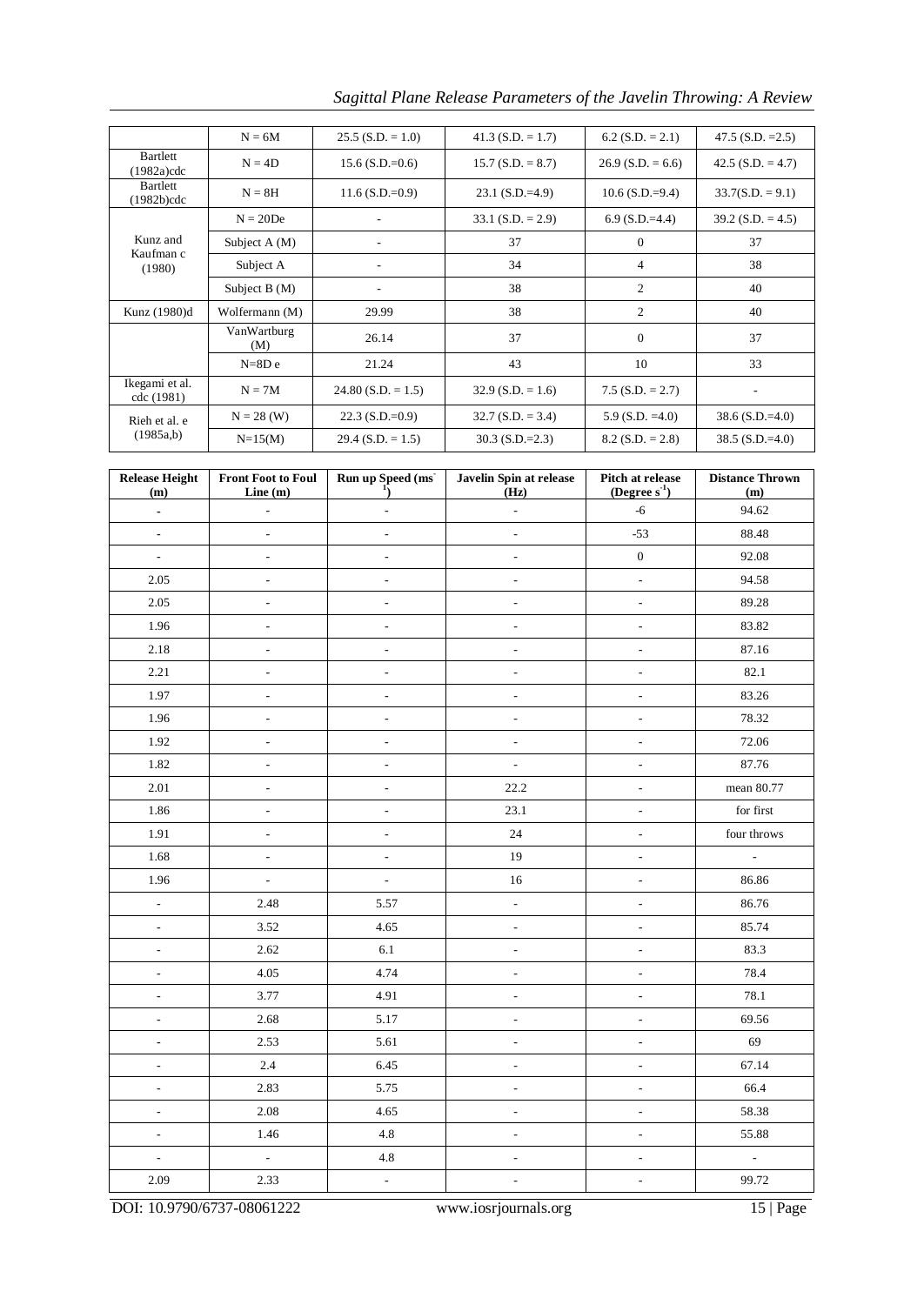|  |  |  |  | Sagittal Plane Release Parameters of the Javelin Throwing: A Review |
|--|--|--|--|---------------------------------------------------------------------|
|--|--|--|--|---------------------------------------------------------------------|

| 2.06                     | 3.83                     | $\overline{a}$               | $\qquad \qquad \blacksquare$ | L.                       | 8018                   |
|--------------------------|--------------------------|------------------------------|------------------------------|--------------------------|------------------------|
| 1.99                     | 3.85                     | $\overline{a}$               | $\overline{\phantom{a}}$     | $\overline{\phantom{a}}$ | 69.36                  |
| 2.02                     | 2.75                     |                              | ٠                            | $\overline{a}$           | 73.34                  |
| 2.11                     | 1.76                     |                              |                              |                          | $73.33(S.D. = 3.19)$   |
| 1.94                     | 3.18                     |                              |                              | $\overline{a}$           | 66.65                  |
| 2.13                     | 2.31                     | $\overline{a}$               | $\overline{\phantom{a}}$     | $\overline{\phantom{a}}$ | $75.89$ (S.D. = 1.82)  |
| 2.03                     | 2.4                      | $\overline{a}$               | $\overline{a}$               | $\overline{\phantom{a}}$ | 73.84 (S.D. = $1.63$ ) |
| 2.16                     | 2.23                     |                              | ٠                            |                          | $72.57(S.D. = 2.59)$   |
| $\frac{1}{2}$            | $\overline{a}$           | 5.2 (S.D.= $0.3$ )           |                              | $\overline{a}$           |                        |
| ٠                        | $\overline{a}$           | $4.0$ (S.D.=0.5)             |                              | $\overline{\phantom{a}}$ |                        |
| $\overline{\phantom{a}}$ | $\blacksquare$           | $\overline{\phantom{a}}$     | $\overline{\phantom{a}}$     | $\overline{\phantom{a}}$ | 54.30 (S.D. $= 6.48$ ) |
| $\overline{\phantom{a}}$ | $\overline{a}$           | $\overline{a}$               | $\qquad \qquad \blacksquare$ | $\overline{\phantom{a}}$ | 76.34                  |
| $\overline{a}$           |                          | ÷.                           | $\overline{a}$               |                          | 80                     |
| $\overline{\phantom{a}}$ |                          | $\overline{a}$               |                              |                          | 80.76                  |
|                          |                          | 6.38                         |                              | $\overline{\phantom{a}}$ | 80.76                  |
| $\overline{\phantom{a}}$ | $\frac{1}{2}$            | $\sqrt{6}$                   | $\overline{\phantom{a}}$     | $\overline{\phantom{0}}$ | 76.34                  |
| $\overline{a}$           | $\overline{a}$           | 5.27                         | $\qquad \qquad \blacksquare$ | $\overline{a}$           | 53.27                  |
| $\overline{\phantom{a}}$ | $\overline{\phantom{a}}$ | $6.25$ (S.D. = 0.47)         | $\overline{\phantom{a}}$     |                          | 59.31 (S.D. $= 5.62$ ) |
| $1.85(S.D. =$<br>0.13)   | 1.94 (S.D. $=0.60$ )     | $\qquad \qquad \blacksquare$ | $\qquad \qquad \blacksquare$ |                          | 54.2 (S.D. = $3.3$ )   |
| 2.09<br>$(S.D.=0.10)$    | $2.49$ (S.D. = 0.32)     | $\overline{\phantom{a}}$     | $\overline{\phantom{a}}$     |                          | $84.4$ (S.D. = 3.5)    |

 $M = Male(s)$ ; W=Female(s); D=Decathlete(s); H=Heptathlete(s); <sup>b</sup> data given in feet, converted to meters by the authors; "individual data given; 'extra data provided; 'means only.

Table 2 summarizes the values found for most of the observed release parameters since 1985. The thrower's right foot starts the attacking journey. It is assumed that the horizontal momentum gained when the thrower touches the last left foot will be converted into a combination of vertical and horizontal upper body movement [17], Significant correlations were obtained between the distance thrown and the release angle, attitude angle, attack angle and release height <sup>[20]</sup>. The results indicated that elite throwers had higher theoretical distances and higher initial velocity of javelin release <sup>[21]</sup>. A significant positive correlation was observed between the distance thrown and the calculated theoretical distance  $(r = 0.909, p < 0.001)^{[20]}$ .

Kinetic variable correlation analysis reveals that the observed variables have a significant number of correlations. Based on the observed kinetic variable correlation analysis, the following conclusion can be drawn: the spear release speed is more critical, and then the front support legs are faster. The findings are encouraging and reasonable, as kinetics can be applied especially in the technical learning process of young throwers and in the development of motor skills related to this sport [26].

The results confirmed the differences in the measured parameters between the two world championships in the men's and women's finals. In males, 60% changes were observed (free velocity, u angle, distribution length, distance to the bad line, duration of impulse flow, duration of release), unlike in females 40% (angle release, u angle, impulse flow, Duration, release time) observed <sup>[23]</sup>.

| Author (s)                | Population | <b>Release Speed (ms-1)</b> | <b>Release Angle (Degree)</b> | <b>Release Angle of Attack</b><br>(Degrees) |
|---------------------------|------------|-----------------------------|-------------------------------|---------------------------------------------|
| Murakami et al.<br>(2017) | $N=16$     | $23.49 + 1.79$              | $34.46 + 2.97$                | $2.77 \pm 3.97$                             |
| Predrag et al.<br>(2013)  | $N = 113$  | $25.02 \pm 0.92$            | $39.02 \pm 3.57$              | $0.51 \pm 1.81$                             |
| Campos et al.<br>(2002)   | $N=6$      | 28.91                       | $\overline{\phantom{a}}$      |                                             |
|                           | $N=8$      | 24.8                        | $\overline{\phantom{a}}$      |                                             |
|                           | Pitkamaki  | 29.9                        | 39.9                          | 5.7                                         |
| Tauchi et al.<br>(2009)   | Thorkilden | 29.8                        | 35.9                          | 3.5                                         |
|                           | Greer      | 29.3                        | 35.6                          | 1.5                                         |

**Table no 2:** Summary table kinematics variables after 1895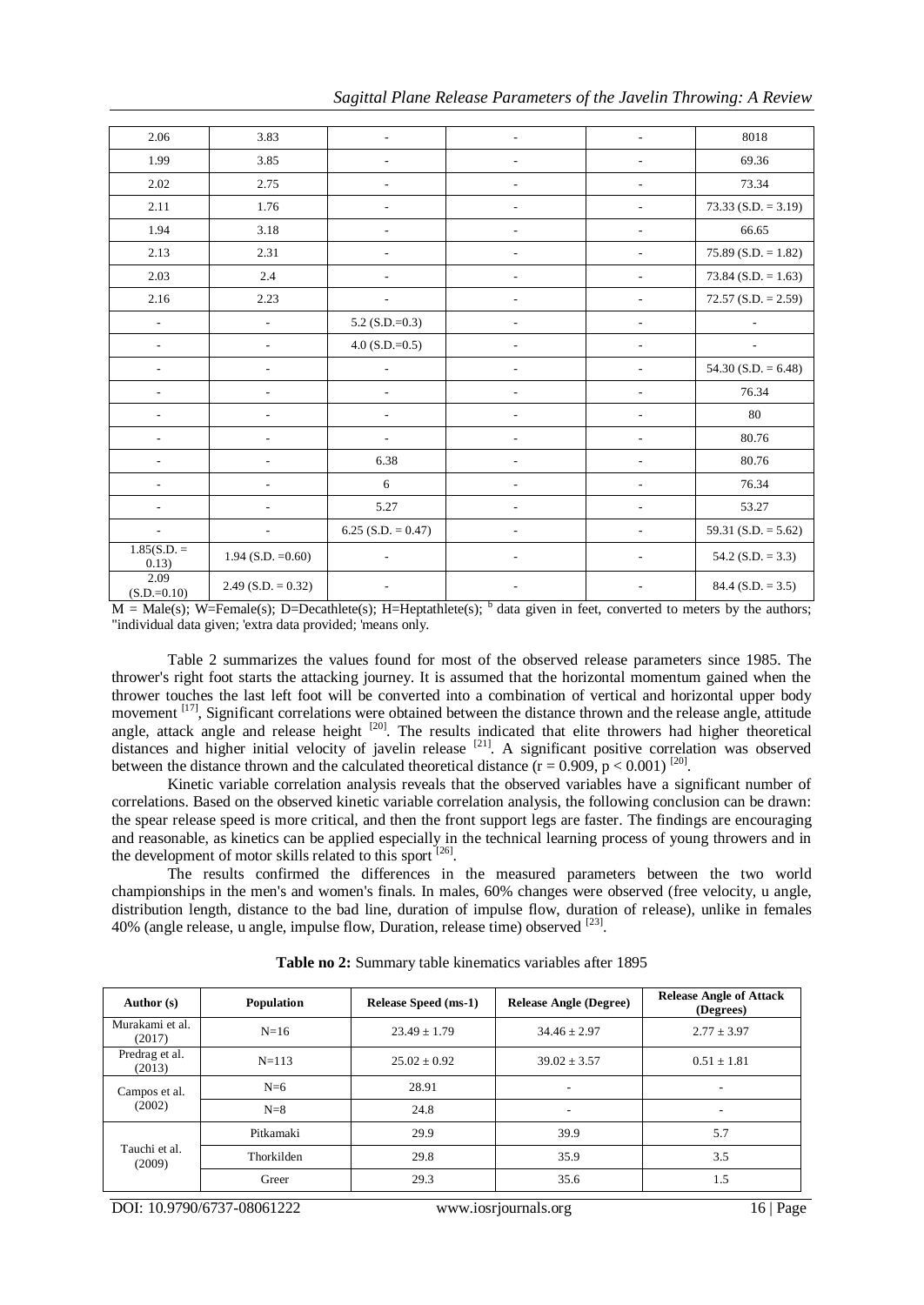|                            | Vasilevslis          | 29.1                     | 33.4                     | 3.7                      |
|----------------------------|----------------------|--------------------------|--------------------------|--------------------------|
|                            | Ivanov               | 28.8                     | 34.3                     | 1.5                      |
|                            | Oosthuizen           | 28.5                     | 34.6                     | 3.6                      |
|                            | Janik                | 28.7                     | 32.5                     | 1.7                      |
|                            | Jarvenpaa            | 28.6                     | 32.2                     | 6                        |
|                            | Martinez             | 28.5                     | 32.9                     | 4.6                      |
|                            | Arvidsson            | 28.3                     | 31.9                     | 1.2                      |
|                            | Rags                 | 28.2                     | 38.7                     | 1.8                      |
|                            | Wirkkala             | 28.2                     | 32.8                     | 9.7                      |
|                            | $N = 12$             | $28.8 \pm 0.6$           | $34.6 \pm 2.6$           | $3.7 \pm 2.5$            |
| Lehmann<br>(2010)          | $N=11$               | 29                       | 33.5                     | 13.6                     |
| Xei et al.<br>(2001)       | Ĭ.                   | $\overline{\phantom{a}}$ | $\overline{\phantom{a}}$ | $\overline{\phantom{m}}$ |
|                            | A. Thorkilden (NOR)  | 29.3                     | 37.6                     | 10.5                     |
|                            | G. Martinez (CUB)    | 29.7                     | 36.5                     | 7.4                      |
|                            | Y. Murakami (JPN)    | 28.9                     | 31.9                     | 11.6                     |
| Pavlovic et al.            | V. Vasilevslis (LAT) | 29.9                     | 31.3                     | 8.6                      |
| (2020)                     | T. Pitkamaki (FIN)   | 28.9                     | 34.3                     | 13.3                     |
|                            | A. Ruuskanen (FIN)   | 29                       | 32.6                     | 4.9                      |
|                            | A. Kovals (LAT)      | 29.4                     | 30                       | 11.5                     |
|                            | M. Frank (GER)       | 29                       | 34.4                     | 6.6                      |
| Antti et al.<br>(1994)     | $N = 11$             | $28.3 \pm 0.9$           | $32 \pm 4.21$            | $(-1) \pm 6$             |
|                            | SB1                  | 30.4                     | 33.5                     | $-2.5$                   |
|                            | SB <sub>2</sub>      | 29.2                     | 32                       | $-8$                     |
| Best et al.<br>(1993)      | SB <sub>4</sub>      | 29.2                     | 32                       | $-5.5$                   |
|                            | OC <sub>4</sub>      | 29.8                     | 30                       | $-4.5$                   |
|                            | NB5                  | 27.6                     | 33                       | 1.5                      |
|                            | Zelezny              | 30.2                     | 40                       | $\mathbf{0}$             |
|                            | <b>Backley</b>       | 30.1                     | 34                       | $-1$                     |
|                            | Henry                | 29.4                     | 38                       | $-6$                     |
|                            | Hecht                | 28.9                     | 40                       | -6                       |
|                            | Wennlund             | 29.1                     | 36                       | $-6$                     |
| Morriss et al.             | Hill                 | 28.4                     | 39                       | $-2$                     |
| (1997)                     | Rybin                | 27.7                     | 42                       | $-4$                     |
|                            | Linden               | 28.1                     | 36                       | $\mathbf{1}$             |
|                            | Zelezny              | 28.3                     | 37                       | $\mathbf{1}$             |
|                            | Moruyev              | 28.1                     | 38                       | $-1$                     |
|                            | Raty                 | 28.9                     | 37                       | $-8$                     |
|                            | Hakkarainen          | 28.2                     | 39                       | $-9$                     |
|                            | Thrower A $(n=11)$   | $27.9 \pm 0.4$           | $34.7 \pm 3.3$           | $6.2 \pm 4.3$            |
|                            | Thrower B $(n=13)$   | $27.3 \pm 0.6$           | $34.9 \pm 1.9$           | $(-5.0) \pm 2.4$         |
|                            | Thrower C $(n=15)$   | $26.9\pm1.0$             | $33.6 \pm 1.7$           | $(4.0) \pm 3.2$          |
| Viitasalo et al.<br>(2003) | Thrower D $(n=16)$   | $27\pm0.6$               | $33.8 \pm 2.6$           | $2.2 \pm 1.8$            |
|                            | Thrower $E(n=18)$    | $27.3 \pm 0.7$           | $30.8 \pm 1.6$           | $4.4\pm2.7$              |
|                            | Thrower $F(n=23)$    | $27.6 \pm 0.5$           | $31.9 \pm 1.8$           | $(-2.1) \pm 2.2$         |
|                            | All Throws $(n=155)$ | $27.1 \pm 0.7$           | $32.7 \pm 2.6$           | $2.3\pm4.8$              |

DOI: 10.9790/6737-08061222 www.iosrjournals.org 17 | Page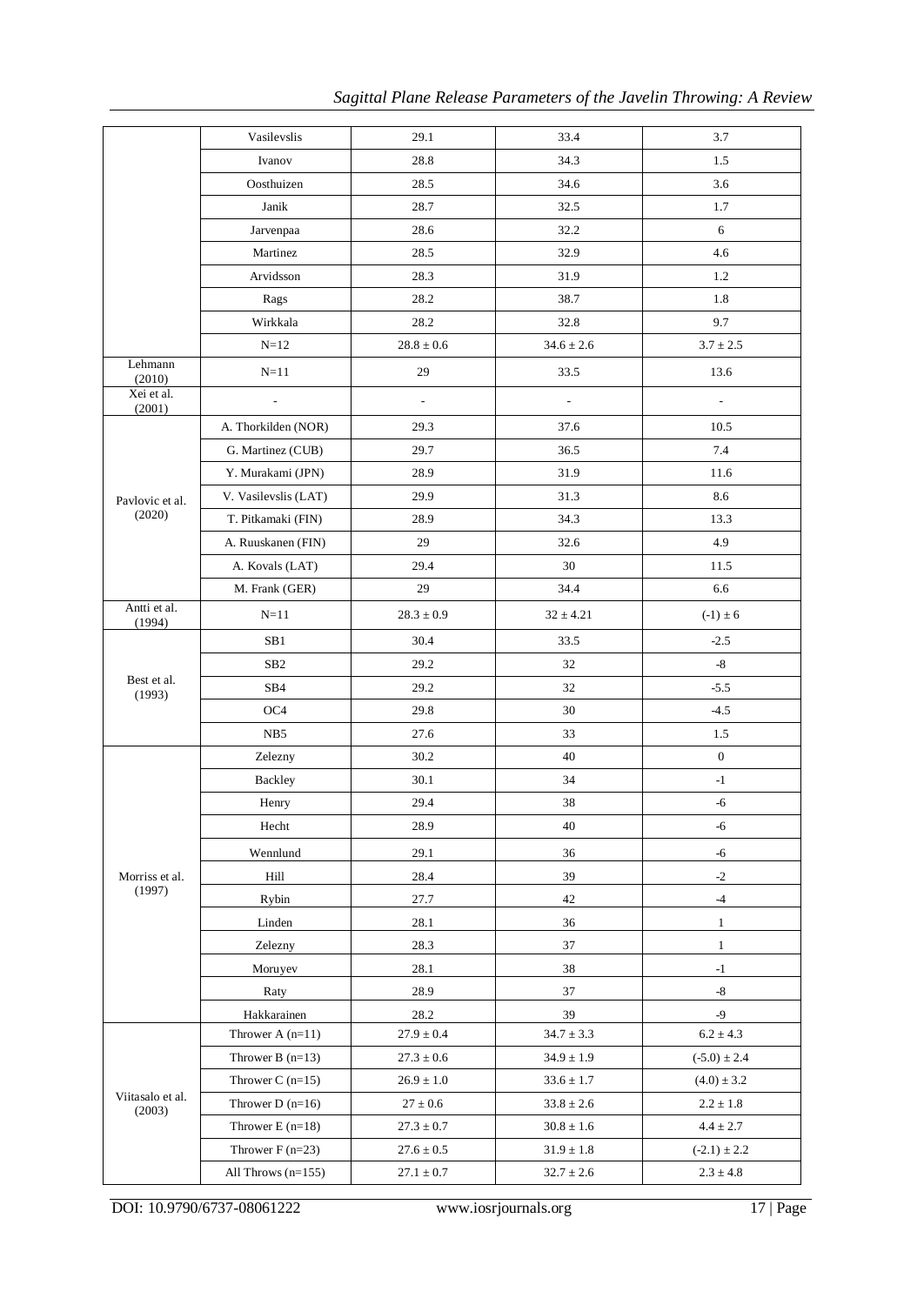| Release<br><b>Attitude Angle</b><br>(Degrees) | <b>Front Foot to Foul Line</b><br>Release Height (m)<br><b>Step Length</b><br>(m) |                          | Distance Thrown (m)          |                     |
|-----------------------------------------------|-----------------------------------------------------------------------------------|--------------------------|------------------------------|---------------------|
| $37.42 \pm 3.00$                              | $1.73 \pm 0.16$                                                                   | $\overline{\phantom{a}}$ | $\overline{\phantom{a}}$     | $76.06 \pm 5.62$    |
| $\overline{\phantom{a}}$                      | $\frac{1}{2}$                                                                     | $\overline{\phantom{a}}$ | $\overline{\phantom{a}}$     | $67.27 \pm 3.94$    |
| $\overline{\phantom{a}}$                      | 1.97                                                                              | $\overline{\phantom{a}}$ | $\overline{\phantom{a}}$     | 86.45               |
| $\overline{\phantom{a}}$                      | 1.8                                                                               | $\overline{\phantom{0}}$ | $\blacksquare$               | 68.39               |
| 45.6                                          | 1.99                                                                              | $\overline{\phantom{0}}$ | 1.72                         | 90.33               |
| 39.4                                          | 1.86                                                                              | $\overline{\phantom{a}}$ | 1.64                         | 88.61               |
| 37.1                                          | 1.71                                                                              | $\overline{\phantom{a}}$ | 1.88                         | 86.21               |
| 37.1                                          | 1.81                                                                              | $\overline{\phantom{a}}$ | 2.14                         | 85.19               |
| 35.9                                          | 1.89                                                                              | $\overline{\phantom{a}}$ | 2.35                         | 85.18               |
| 38.2                                          | 1.91                                                                              | $\blacksquare$           | 1.98                         | 84.52               |
| 34.2                                          | 1.87                                                                              | $\overline{\phantom{a}}$ | 1.96                         | 83.38               |
| 38.3                                          | 1.78                                                                              | $\overline{\phantom{a}}$ | $\sqrt{2}$                   | 82.1                |
| 37.5                                          | 2.03                                                                              | $\overline{\phantom{a}}$ | 1.76                         | 82.03               |
| 33                                            | 1.99                                                                              | $\overline{\phantom{a}}$ | 1.72                         | 81.98               |
| 40.5                                          | 1.96                                                                              | $\overline{\phantom{a}}$ | 1.72                         | 80.01               |
| 42.5                                          | 1.84                                                                              | $\overline{\phantom{a}}$ | 1.72                         | 78.01               |
| $38.3\pm3.5$                                  | $1.89\pm0.10$                                                                     | $\overline{\phantom{a}}$ | $1.88\pm0.22$                | $83.96 \pm 3.48$    |
| 37.1                                          | $\overline{\phantom{a}}$                                                          | 2.75                     | 1.95                         | $82\,$              |
| $\overline{\phantom{a}}$                      | $\overline{a}$                                                                    | $\overline{a}$           | $\mathbb{Z}^2$               | $\bar{\phantom{a}}$ |
| 37.9                                          | $\overline{\phantom{a}}$                                                          | 2.7                      | 1.75                         | 89.59               |
| 40.6                                          | $\qquad \qquad \blacksquare$                                                      | 3.3                      | 2.02                         | 86.41               |
| 34.1                                          | $\qquad \qquad \blacksquare$                                                      | 2.9                      | 1.75                         | 82.97               |
| 35.9                                          | $\qquad \qquad \blacksquare$                                                      | 1.2                      | 2.09                         | 82.37               |
| 42.7                                          | $\qquad \qquad \blacksquare$                                                      | 3.5                      | 1.93                         | 81.9                |
| 32.3                                          | $\overline{\phantom{a}}$                                                          | 2.7                      | 2.16                         | 81.87               |
| 35.5                                          | $\overline{\phantom{a}}$                                                          | $\overline{3}$           | 1.84                         | 81.54               |
| 38.3                                          | $\overline{a}$                                                                    | 3.2                      | 2.21                         | 81.32               |
| $31\pm6$                                      | $1.81\pm0.04$                                                                     | $\overline{\phantom{a}}$ | $1.8\pm0.1$                  | $80.47 \pm 4.21$    |
| $\overline{\phantom{a}}$                      | 1.86                                                                              | $\overline{\phantom{a}}$ | $\overline{\phantom{a}}$     | 87.42               |
| $\overline{\phantom{a}}$                      | 1.88                                                                              | $\frac{1}{2}$            | $\overline{\phantom{a}}$     | 83.22               |
| $\overline{\phantom{a}}$                      | 1.86                                                                              | $\blacksquare$           | $\overline{\phantom{a}}$     | 81.62               |
| $\Box$                                        | 1.88                                                                              | $\overline{\phantom{a}}$ | $\overline{\phantom{a}}$     | 80.6                |
| $\overline{\phantom{a}}$                      | 1.68                                                                              | $\overline{a}$           | $\overline{a}$               | 69.4                |
| $\overline{\phantom{a}}$                      | 1.81                                                                              | $\overline{\phantom{a}}$ | $\overline{a}$               | 89.06               |
| $\overline{\phantom{a}}$                      | 2.02                                                                              | $\overline{\phantom{a}}$ | $\overline{a}$               | 86.3                |
| $\overline{\phantom{a}}$                      | 2.02                                                                              | $\overline{\phantom{a}}$ | $\overline{a}$               | 86.08               |
| $\overline{\phantom{a}}$                      | 2.13                                                                              | $\overline{\phantom{a}}$ | $\overline{\phantom{a}}$     | 83.3                |
| $\bar{\phantom{a}}$                           | 1.85                                                                              | $\overline{\phantom{a}}$ | $\overline{\phantom{a}}$     | 82.04               |
| $\overline{\phantom{a}}$                      | 1.84                                                                              | $\overline{\phantom{0}}$ | $\overline{a}$               | 81.06               |
| $\overline{\phantom{a}}$                      | 2.06                                                                              | $\overline{\phantom{a}}$ | $\qquad \qquad \blacksquare$ | 79.54               |
| $\overline{\phantom{a}}$                      | 1.81                                                                              | $\overline{\phantom{a}}$ | $\overline{a}$               | 79.72               |
| $\overline{\phantom{a}}$                      | 2.12                                                                              | $\overline{\phantom{a}}$ | $\overline{\phantom{a}}$     | 79.58               |
| $\blacksquare$                                | 1.85                                                                              | $\overline{\phantom{0}}$ | $\overline{a}$               | 79.14               |
|                                               |                                                                                   |                          |                              |                     |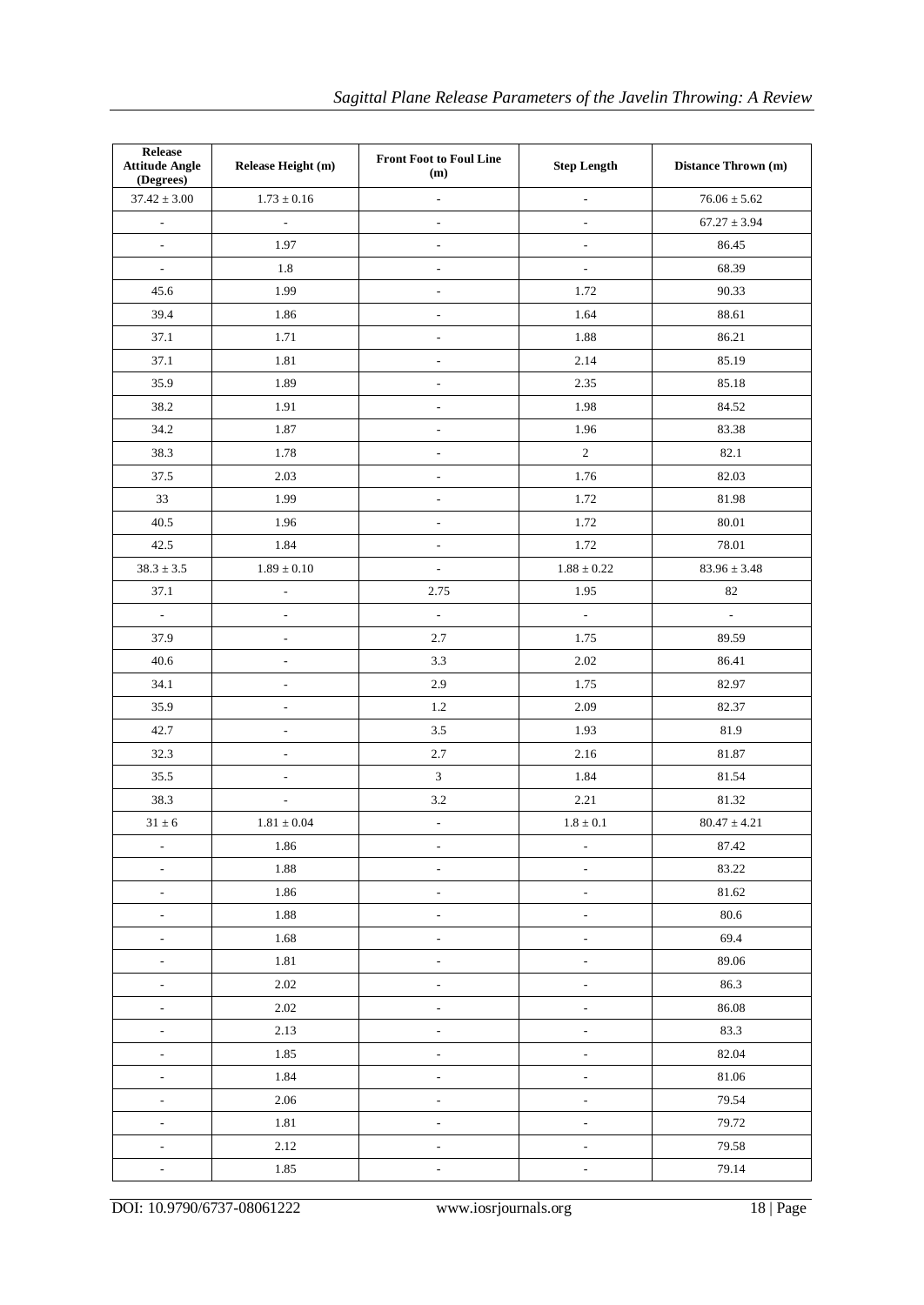| $\sim$                   | $\mathcal{L}$            | $\sim$                   | $\overline{\phantom{a}}$     | 78.76            |
|--------------------------|--------------------------|--------------------------|------------------------------|------------------|
|                          | 2.12                     |                          | ۰                            | 78.16            |
|                          |                          |                          | ۰                            | $81.37 \pm 1.95$ |
|                          | ۰                        | -                        | $\qquad \qquad \blacksquare$ | $79.76 \pm 2.83$ |
| $\overline{\phantom{a}}$ | $\overline{\phantom{a}}$ | ۰.                       | $\overline{\phantom{a}}$     | $78.13 \pm 2.27$ |
|                          |                          | -                        | ۰                            | $79.26 \pm 2.75$ |
|                          | ۰                        | $\overline{\phantom{0}}$ | $\qquad \qquad \blacksquare$ | $79.12 \pm 2.82$ |
| $\overline{\phantom{0}}$ | ۰                        |                          | ۰                            | $81.61 \pm 2.18$ |
|                          |                          |                          | ۰                            | $78.34 \pm 2.53$ |
|                          | ۰                        |                          | ۰                            | $79.00 \pm 2.91$ |

 $M = Male(s)$ ; W=Female(s); D=Decathlete(s); H=Heptathlete(s);  $<sup>b</sup>$  data given in feet, converted to meters by the authors;</sup> "individual data given; 'extra data provided; 'means only.

#### **Release Angle**

In the XY plane, there was no significant correlation between the release angle and the throw distance, but in the XZ plane there was a strong positive correlation over the athlete over 70 m ( $r = 0.492$ , p 0.001) <sup>[21]</sup>. Yazid's best throw average release angle was 34.9 degrees and Mahuse's was 36.4 degrees. Both of their release angles were less than the average of 38 degree among World Championship athletes. Yasid's best throw was about 3.38 meters behind the line, while Mahoze's javelin was about 1.83 meters behind the line. Yazid's release speed was slightly faster than Mahuse's but his release angle was less than ideal and he was unable to maximize his throw distance [34].

Javelin throwers had a low average emission velocity (28.78 m/s), a high emission angle (38  $\degree$ ) and a small deviation angle at the 1995 World Cup in Gothenburg. As mentioned earlier, first-class Jan Zelezny and an angle of 40  $\degree$  at 30.2 m/s showed that the discharge speed is more essential than other throwing problems. Today, even elite javelin throwers aim at a maximum discharge angle of close to 40 °. At the 2009 World Cup in Berlin, the average elimination angle for male finalists was 34 ° (Thorkildsen-37.6 °) and the average exit speed was 30 m/s (Vasilevskis-29.9 m/s). In Daegu, the average discharge angle was 34.6 ° (de Zordo-37.3°) and the average discharge velocity was 28 m/s (de Zordo-29,90 m/s). For higher pitches, the length of the kickback path is 210-250 cm, and the maximum tension time interval is 0.12-0.18 sec. From a resolution of 27 º-40 º, it is consistent with the results of this study  $^{[23]}$ .

#### **Initial Velocity**

Significant positive correlation was observed between the throwing distance and initial velocity of javelin release ( $r = 0.904$ ;  $p < 0.001$ ). And significant positive correlation was observed between the throwing distance and theoretical distances.  $(r = 0.912; p < 0.001)$  [21]. When these results are applied to the relation between throwing distance and initial velocity of javelin release, we found that the initial velocity of javelin release was equivalent to approximately 26 m/s (throws of 70 m), which is a high initial velocity of javelin release. Moreover, we assumed that the throw distances and the initial velocity of javelin release cross the 45 degree line at the 70 m point <sup>[21]</sup>. The average release speeds of Mahuse and Yazid were 25.2 m/s and 25.1 m/s respectively. These speeds were relatively slower than those performed by the elite throwers in the 1995 World Championship (28–30 m/s) reported by Morriss et al. (1997). The javelin throwers analyzed in this study were eight male finalists at the 11th IAAF World Championships in Athletics in Helsinki, Finland in August 2005. A significant positive correlation was observed between the initial velocity of the javelin and the distance thrown  $(r = 0.889, p < 0.001)$ <sup>[20]</sup>.

Overall throwing capabilities ranged from 45.25 meters to 87.17 meters. Significant positive correlations were observed between the initial velocity and the input velocity ( $r = 0.657$ ,  $p < 0.001$ ) and between the input velocity and the distribution velocity (r = 0.925, p <0.001). Compared with the OG group (1010.86  $\pm$ 3.82 rad / s), the EG group (99.03  $\pm$  2.05 rad / s; p <0.05) showed a significantly lower angular velocity of bending of the supporting leg. The knee extension angular velocities of the support leg were  $7.46 \pm 2.26$  rad/s in the EG group and  $10.91 \pm 3.30$  rad/s in the OG group, which showed a significantly lower angular velocity (p <0.05). The speed of release depends on the quality of the body's kinetic energy transmitted to the hand and thus to the spear. The results show that international level (over 80 meters) throwers are more capable of throwing spears. Release speed has been identified as one of the factors that most distinguishes throwers at different performance levels [7].

With respect to distance, there was a significant positive correlation coefficient between distance and the output velocity; Other release parameters show a significant correlation with distance. Within each component of the release velocity, there was no significant correlation between the distance and horizontal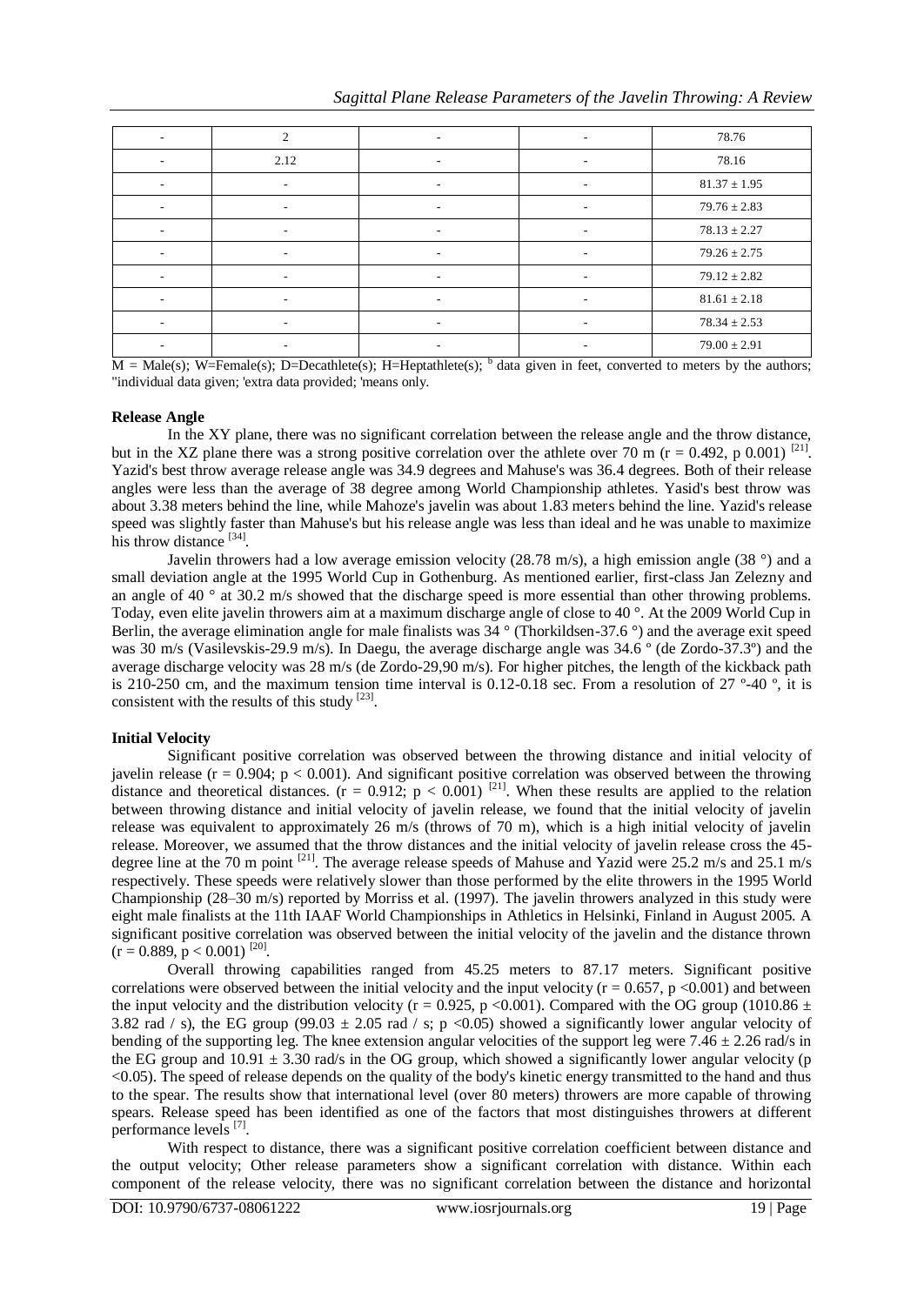release velocities, which were the highest mean values of the three components, but there was a significant correlation between the distance and vertical release velocities. This result suggested that the vertical release velocity was determined by the level (distance) as a prerequisite for obtaining a horizontal release velocity of 23-24 m/s among elite javelin throwers <sup>[27]</sup>. The average release speeds of Mahuse and Yazid were 25.2 m/s and 25.1 m/s, respectively. These speeds were relatively slower than those set by the elite throwers at the 1995 World Championships (28-30 m/s) recorded by Morris (1997).

The slower release speeds (around 4 m/s slower) performed by SEA sports throwers are attributed to their shorter throw distances (up to 18 m) compared to their world champions. Yazid's best throw average averaging release angle was  $34.9<sup>0</sup>$  and Mahuse's  $36.4<sup>0</sup>$ . Both of their release angles were smaller than the average of 38<sup> $0$ </sup> World Champions athletes <sup>[34]</sup>. The average output velocity for male finalists is around 29 m/s, while for females it is 25 m/s, the highest single competitive values recorded (Vasilevskis, Thorkildsen, Martinez, Zordo, Kovals, Abakumova, Nerius, Spotakova, Obergfoll, Molitor)<sup>[23]</sup>.

# **Attitude Angle & Attack Angle**

Although there was no significant correlation between the attitude angle of the XY plane and the throwing distance, a significant negative correlation was observed in the XZ plane over 70 m ( $r = 0.470$ , p <0.001) With respect to the attack angle, there was a significant negative correlation between the attack angle and the throw distance on the XY plane ( $r = -0.303$ ,  $p < 0.05$ ), but there was no significant correlation between the athlete at 70 m. ( $r = -0.414$ ,  $p < 0.01$ ). Moreover, a significant negative correlation was observed only in athletes over 70 m in the XZ plane  $(r = 0.471, p < 0.001)^{[21]}$ .

# **Releasing Height**

Data reveals that international throwers, who have averaged 1.97 m and 1.90 m for each team, throw from a higher position than those at the national level (p: 0.021). Keep in mind that the release height is adjusted to the size of the thrower, so it may be appropriate to apply some corrective action to formalize the results. However, it is true that the release height is determined not only by the size of the thrower, but also by the actions performed throughout the final stage, including the actions of the right and left foot  $[7]$ . According to Murakani et al. (2017), Campos et al. (2013), Tauchi et al. (2002), Antti et al. (1994), Best et al. (1993) and morriss et al. (1997) release height has high values. 160 - 2.15 m but some higher values do not show a significant difference between performance and height. But the average release height has the best significant difference shown by these studies.

### **Joint and Segment Angle of the Movement of Release**

At final foot strike the thrower begins the process of transferring momentum from the lower body to the upper body. For a right-handed thrower this is achieved by flexing the hip and extending the knee of the left leg prior to ground contact. This leg is then used as a brace for the upper body to work against at left foot strike. For the transfer of momentum to be most effective it is thought that the athlete should flex the left knee only very slightly between foot strike and release. Indeed, a significant inverse correlation  $(r = -0.93)$  has been reported between the degree of front leg knee flexion and the distance thrown [17].

Morriss & Bartlett, (1996) found a significant difference between elite throwers and those of lower skill levels in their capacity to achieve this. Accurate values for the elbow angle at final foot strike necessitate a filming protocol that is 3 dimensional in nature. In studies using 3-dimensional filming, the best throwers reportedly achieve values in excess of  $150^\circ$ . Using only the angle of elbow flexion at final foot strike to give an indication of the acceleration path of the javelin can be misleading. Some elite athletes, who arrived at final foot strike with a relatively flexed elbow, have been found to perform a small degree of elbow extension immediately following final foot strike. This may be to enhance the eccentric contraction of the muscles involved in the distribution process prior to concentric contraction. While the position of the bent elbow at the touch of the end foot may limit the thrower's acceleration path, other, more favorable features can balance these disadvantages. Carrying the spear with a slightly bent elbow can optimize the force-to-speed ratio of the working muscles passing through the shoulder and elbow joints <sup>[17]</sup>. Although significant negative correlations were observed between the distance thrown and both the elbow joint angle  $(r = -0.484, p < 0.001)$ <sup>[20]</sup>. Although a significant positive correlation was observed between the distance thrown and the forward trunk rotation angle  $(r = 0.463, p < 0.001)$ . The distance thrown and the front leg knee joint angle showed a significant positive correlation  $(r = 0.310, p < 0.05)$ <sup>[20]</sup>. Zheng's first and second steps were 13 ° and 15 °, respectively, and were 6.0  $\degree$  and 6.6  $\degree$  for the best female athletes in the world, from which we could see a clear gap (P < 0.01) with a difference of 7. And 8.4, which show that Zheng's body castor angle was very large when the first and second throw speeds were removed from the spear, resulting in a significantly weaker body support effect and the legs moving very fast. Does, the support foot landing is very large, the landing is large. Therefore, the horizontal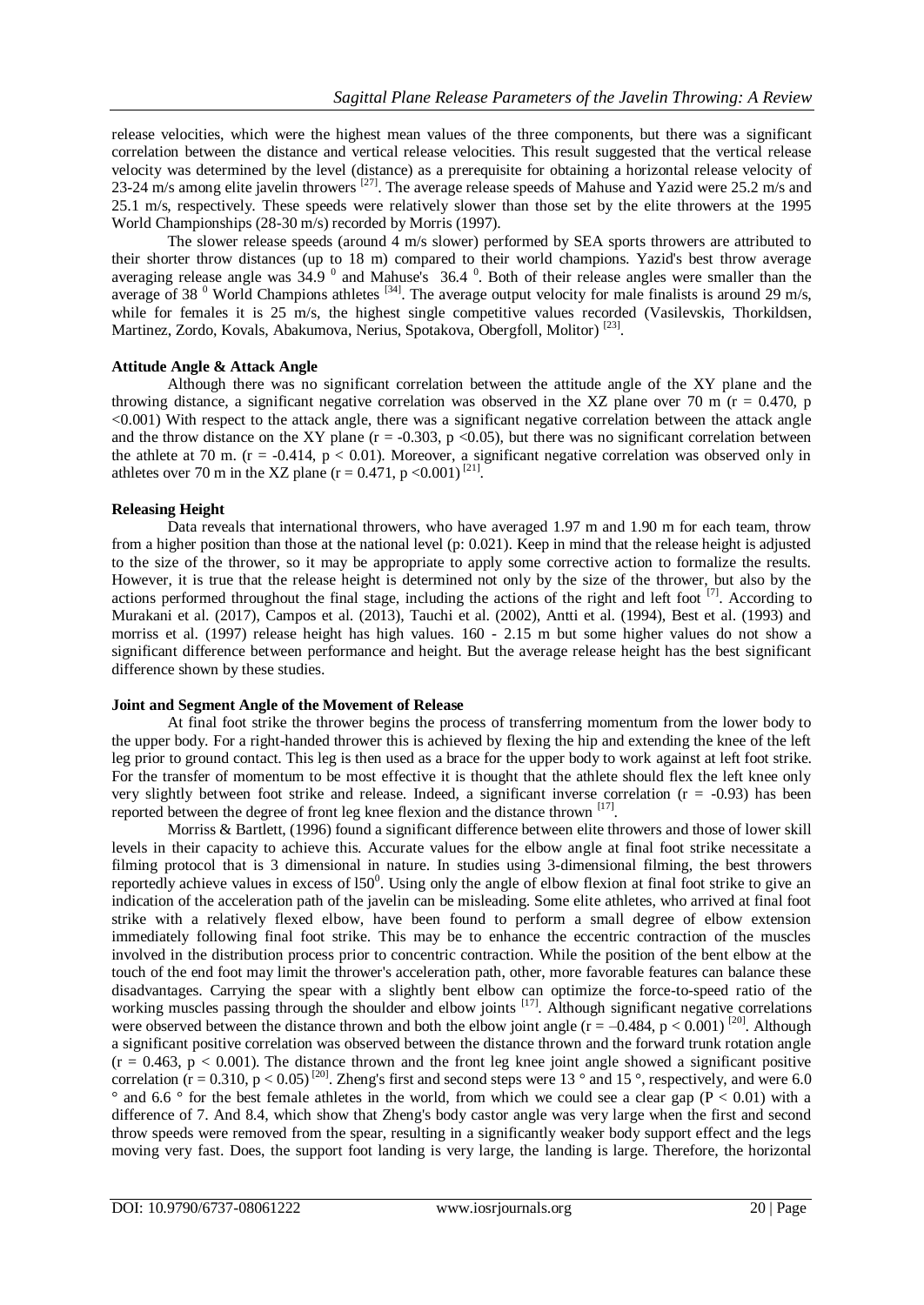speed gained in run-up loss, more which in turn affects the tempo of the throwing pace, as well as the velocity and range of cross steps [14].

| Record<br>(m) |     |            | Throwing step torso caster angle $($ <sup>v</sup> $)$ |              |        | Left Maximum           | Torso and arms      | Torso force |
|---------------|-----|------------|-------------------------------------------------------|--------------|--------|------------------------|---------------------|-------------|
|               | per | First step | Second                                                | Third        | Fourth | angle $($ <sup>0</sup> | stretch angle $(0)$ | angel (     |
|               |     |            | step                                                  | step         | step   |                        |                     |             |
| 91.36         |     | 1.21       | $\epsilon$ <sup>0</sup>                               | $24^{\circ}$ | $20^0$ | $158^{0}$              | $90^0$              | n 1 U       |

**Table no 3:** Technical Traits of Zhaocun Zheng's Throw Pace

| <b>Table no 4:</b> Technical Traits of World Elite Javelin Athletes' Throw Pace |  |  |  |
|---------------------------------------------------------------------------------|--|--|--|
|---------------------------------------------------------------------------------|--|--|--|

|                     |   |              |                | Throwing step torso caster angle $($ <sup>o</sup> |               | Left Maximum   | Torso and arms               | Torso force            |
|---------------------|---|--------------|----------------|---------------------------------------------------|---------------|----------------|------------------------------|------------------------|
| Record(m)           | n | First step   | Second<br>step | Third step                                        | Fourth step   | angle $(^{0}$  | stretch angle $\binom{0}{1}$ | angel $($ <sup>o</sup> |
| $91.90 \pm$<br>5.18 |   | $6.0 + 5.53$ | $6.6 + 5.23$   | $20.2 \pm 7.65$                                   | $21.0 + 6.49$ | $162.5 + 8.49$ | $90.0 + 5.55$                | $21.0 + 6.49$          |

Zhaocun Zheng, a great javelin thrower, has a lower bending angle than the average skilled javelin thrower in the world, which shows that his braces on the left side of his body are not fitted enough to convert his body strength into running. To make the muscles flexible. The speed of the spear during the launch phase is affected by the reduction of muscle contraction and energy transfer [14].

#### **III. Conclusion**

We suggest that a high initial javelin velocity can be obtained by converting the rotational velocity of the stem, thereby generating a higher swinging speed. We suggest that a kick movement may be required to maintain a high horizontal velocity in the center of gravity until the moment the final front foot touch occurs, similar to the movements of elite sprinter players  $[21]$ . Compared with World Championship throwers, the release speeds of Mahuse and Yazid were much slower, and their release angles were also smaller. To improve in their throw, the speeds of their mass centers should be increased especially at FFS and effectively transferred to the javelin at the delivery (by more rapid deceleration of their mass center velocities at release). Notably, Yazid should try to move his release point forward (closer to the foul line) to reduce the initial distance lost  $^{[34]}$ . The results showed that the vertical plane (XY plane) was not significantly connected to the throwing angle of view. Although there is no significant correlation between the release angle and the throw distance in the horizontal plane (XZ plane), the study of the attitude and angle of the attack revealed that both are smaller as the throw distance increases. According to the findings, elite javelin throwers with long throw distances seem to create an ideal javelin angle that reduces the amount of javelin drag at the point of release [21].

Our findings confirm that most important factor for achieving a high performance in the javelin is the release velocity. The characteristics of the throwing movement of the finalists at World Championships that enable them to obtain a higher release velocity than other throwers are as follows:

• They approach with faster velocity and keep the fore knee angle in the extended position during the final phase of throw to change the approach velocity into the forward rotation of trunk

• During the forward rotation of the trunk, they keep their elbow joint angle small and adduction-abduction angle of the shoulder also small to be able to effectively transfer the internal rotation velocity of the shoulder joint to the grip velocity  $^{[20]}$ .

In track and field sports, javelin throwing is a skill-complex and fast-paced project. Proper javelin throwing skills Athletes are able to unleash the power of the human body in quick running. As a result, it is important to understand that javelin throwing technology is a perfect process in which each component connects and influences the other. Overmuch concentration on a single stage can have a negative impact on the overall process in a variety of ways, which can be detrimental to overall skill performance [14]. Each author focuses on the effect of the release parameter on the maximum distance of the spear. According to some research, the entry velocity and release moment are related, and the momentum of the entry is shifted to the release moment, resulting in the highest possible release velocity for the spear. Although some findings claim that segment angle has little bearing on performance, the majority of case studies reveal that joint angles aid in achieving strong eccentric motion when throwing a javelin.

#### **References**

- [1] Ariel, G., Pettito, R.C., Penny, M.A. and Terauds, J. (1980) Biomechanical analysis of the javelin throw. Track and Field Quarterly Review 80, 9-17.
- [2] Atwater, A.E. (1979) Biomechanics of overarm throwing movements and of throwing injuries. In Exercise and Sport Sciences Reviews, Vol. 7 (edited by R.S. Hutton and D.I. Miller), pp. 43-85.